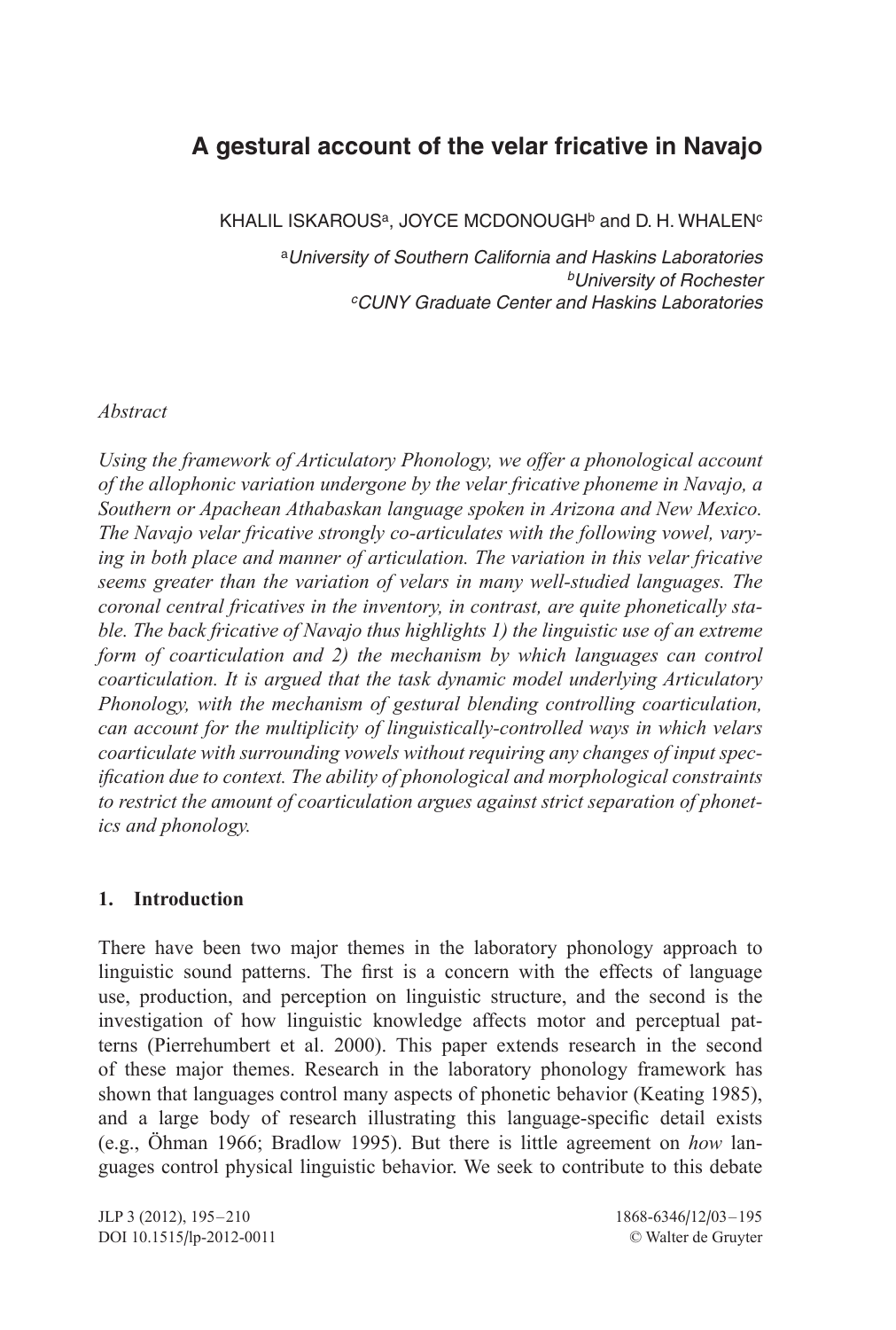by proposing a specific task-dynamic mechanism by which languages can control coarticulation.

Using the framework of Articulatory Phonology, we offer a phonological account of the allophonic variation undergone by the velar fricative phoneme in Navajo, a Southern or Apachean Athabaskan language spoken in Arizona and New Mexico. This Navajo fricative strongly co-articulates with the following vowel, varying in both place and manner of articulation. It has been shown that coarticulation between velar consonants and vowels is not a universal motor behavior, but is language-specific (e.g., Butcher and Tabain 2004). Velars often vary in place according to the surrounding vowels (e.g., Jones 1940: 134), but the variation in the velar fricative in Navajo seems to be greater in magnitude and to affect both place and degree of the constriction. It is of further interest in that this variation occurs in the primary position of contrast – the initial position of the stem, the single position in which the full set of Navajo phonemic contrasts is found. The coronal central fricatives in the inventory, on the contrary, are quite phonetically stable, subject only to well-defined phonological processes, such as voicing and consonant harmony. This study of the velar fricative of Navajo thus highlights 1) the linguistic use of an extreme form of coarticulation and 2) the mechanism by which languages control coarticulation.

That the high level of variability of Navajo velar fricatives occurs in the strong position of the stem is surprising, since phonemes in strong positions of contrast are expected to be less likely to show variation than those in weaker positions (Steriade 1994). In general, it is also expected that coarticulation is limited in a consonantal system with a large number of contrasts, such as Navajo (see Table 1), in order to increase distinctiveness (Manuel 1990, 1999). For these two reasons, it is expected that there would be a restriction against a high level of coarticulation for velars in Navajo. The issue of linguistic limitation of the degree of coarticulation is highly relevant to the nature of the interface between phonology and phonetics, since the ability of phonological and morphological constraints to restrict the amount of coarticulation would argue against strict separation of phonetics and phonology. If linguistic constructs are relevant only on one side of the interface and non-linguistic motoric constructs are relevant only at the other side, then Navajo velar fricatives should be as stable as the coronal ones.

Another issue raised by Navajo velar coarticulation is the mechanism by which languages control coarticulation, if indeed they do. It has been argued that coarticulation is not simply a universal motoric act, but is planned (Whalen 1990) and its details are language-specific (Keating 1985; Manuel 1990). Regarding velar coarticulation in general, languages can vary from allowing small effects of vowels on velars as in English, to allowing extensive effects as in Australian languages (Butcher and Tabain 2004). There is little agreement, however, on the mechanism used by languages to control coarticulation. The window model of coarticulation posits that languages specify windows of variability through which interpolation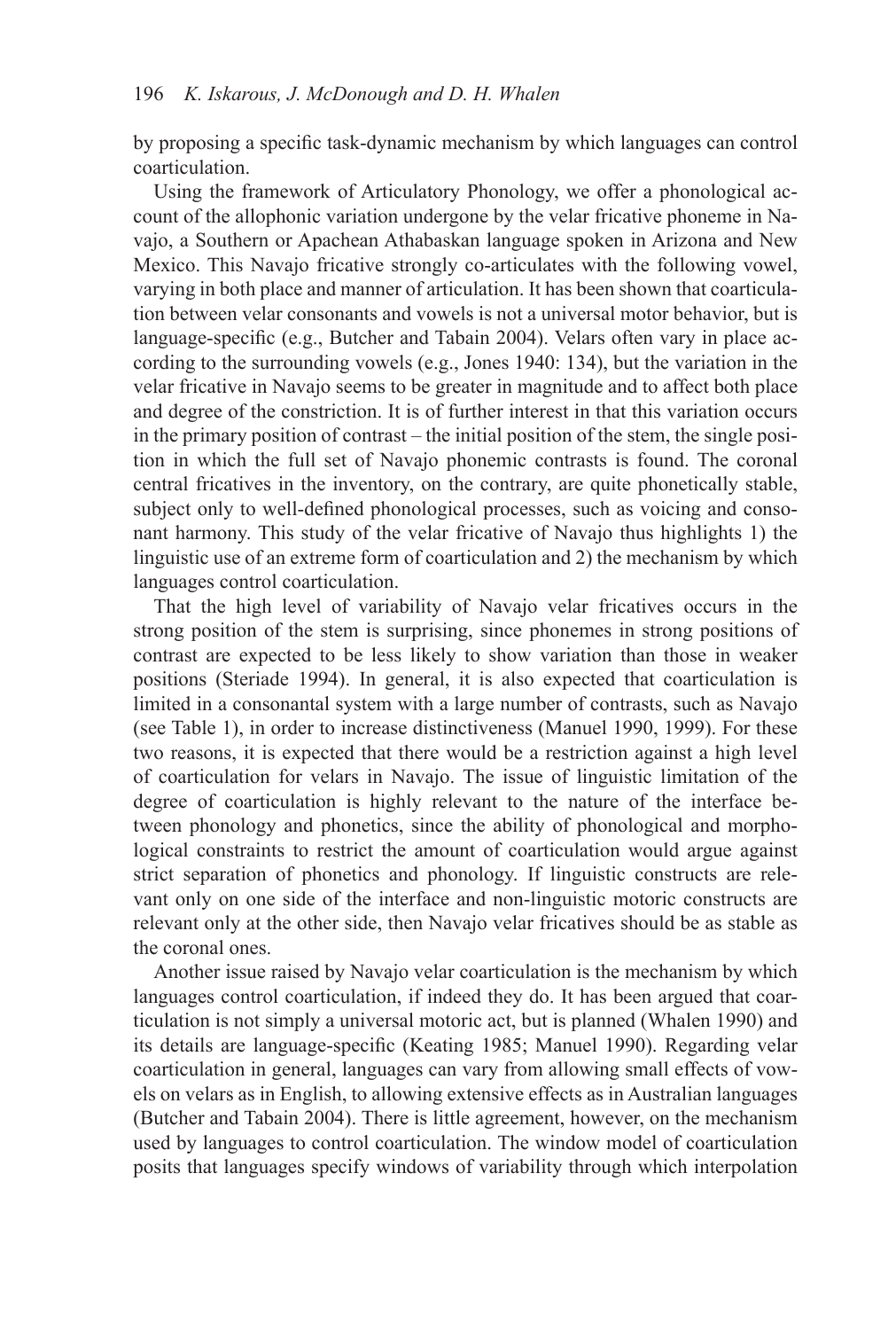Table 1. *Navajo consonant inventory in (a) Navajo orthography and (b) IPA transcription (after McDonough 2003; McDonough and Wood 2008).* (a) Navajo orthography (YM)

| Labial       |                          | Coronal                                           | Velar                          | Labialized Velar | Glottal      |
|--------------|--------------------------|---------------------------------------------------|--------------------------------|------------------|--------------|
| $\mathbf b$  | $t, d, t'$               |                                                   | ${\bf k},\,{\bf g},\,{\bf k'}$ | kw, gw           | $\,$         |
|              | ts, dz, ts'              | ch, j, ch'                                        |                                |                  |              |
|              | tł, dl, tł'              |                                                   |                                |                  |              |
|              | S, Z                     | sh, zh                                            | x, gh                          |                  | h            |
|              | $\frac{1}{2}$ , 1        |                                                   |                                |                  |              |
| m            | $\mathbf n$              |                                                   |                                |                  |              |
| W            |                          | у                                                 |                                |                  |              |
|              |                          | (b) IPA (McDonough 2003; McDonough and Wood 2008) |                                |                  |              |
| Labial       |                          | Coronal                                           | Velar                          | Labialized Velar | Glottal      |
| $\mathbf{p}$ | tx, t, t'                |                                                   | kx, k, k'                      | $kx^w, g^w$      | $\mathbf{S}$ |
|              | $ts^h$ , ts, ts'         | $tf^h, tf, tf'$                                   |                                |                  |              |
|              | t <sup>h</sup> , tł, tł' |                                                   |                                |                  |              |
|              | S, Z                     | $\int$ , 3                                        | x, y                           |                  | h            |
|              | $\frac{1}{2}$            |                                                   |                                |                  |              |
| m            | n                        |                                                   |                                |                  |              |
| W            |                          | j                                                 |                                |                  |              |
|              |                          |                                                   |                                |                  |              |

due to context can occur (Keating 1990). The task dynamic model, on the other hand, posits the mechanism of gestural blending, which can be of different types, to control coarticulation (Saltzman and Munhall 1989). We will argue, based on the data from velar coarticulation in Navajo and comparison with other languages, that the mechanism of blending, with its different types, is necessary to account for the multiplicity of linguistically-controlled ways in which velars can coarticulate with surrounding vowels. We believe that the issue of coarticulation is of critical importance in the relation between phonology and phonetics, since establishing the detailed mechanisms of how languages control articulation goes beyond the denial of the dualist view of phonology and phonetics, which holds phonology to be of the mind and phonetics to be of the body, to construct the mechanisms through which it is apparent that they are one and the same. In this paper it will be argued that a unified gestural account can be given to the linguistically-controlled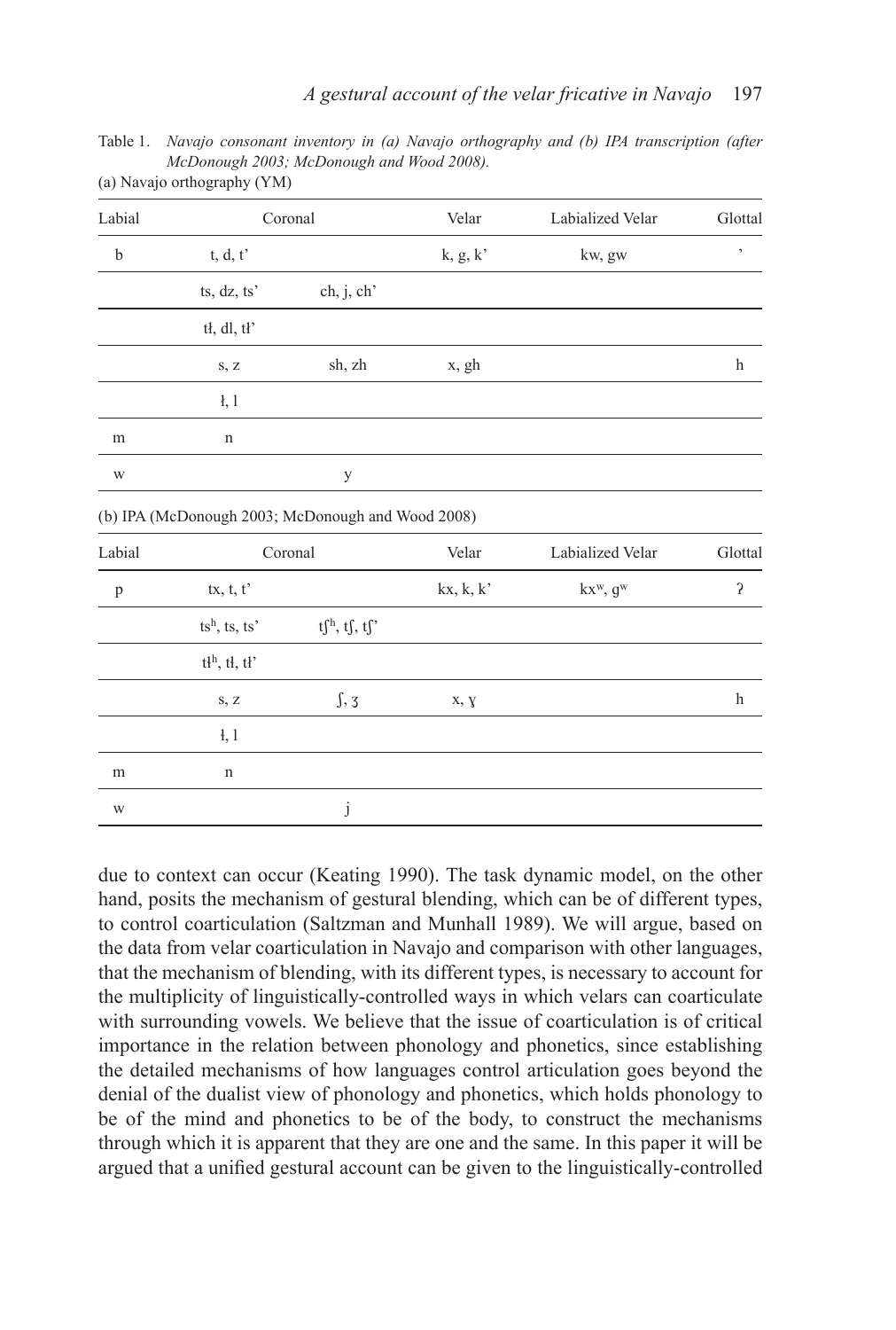coarticulation of the Navajo velar fricatives with contiguous vowels which could be adapted to account for the different behavior of coronal and velar fricatives. This account is not just an argument against the dualist view; rather it is an instantiation of an explicit testable non-dualist theory. Even though the blending mechanism has been argued to play a role in coarticulation (Fowler and Saltzman 1993), it has never been used before to try to model the variation in amounts and types of coarticulation in different languages. This work is therefore not a straightforward application of task dynamics to velar coarticulation, but a proposed change to the task dynamics model in order to account for language differences at the phonetic level.

We begin by outlining the Navajo phonetic and phonological patterns in Section 2, with a discussion of the phonemic inventory and the morphology. In Section 3, we present the results of acoustic and articulatory studies of the Navajo velar fricative. In Section 4 we will present a linguistically-controlled task-dynamic mechanism to account for the Navajo facts. Section 5 will discuss the relevance of the results for the relation between phonetics and phonology.

#### **2. Outline of Navajo phonology**

The full set of Navajo consonantal contrasts is shown in Table 1. The consonant inventory is presented in both IPA and Navajo orthography, since the latter is more familiar to Navajo readers. The orthography is that employed by Young and Morgan (1987, henceforward cited as YM). The voiced allophones of fricatives are included in the listing of consonants, in part since they are written with distinct graphemes in the orthography. The inventory of basic vowels consists of the four vowels /i, e, ɑ, o/ written '*i, e, a, o*'. Note that Navajo lacks a high back vowel. Navajo vowels contrast in length and nasality, resulting in 16 distinctions. Vowels also bear high or low tone.

The consonantal inventory is primarily coronal: 22 of the 32 consonantal graphemes in Table 1 represent coronals. Furthermore, the (non-coronal) glides '*w*' (/w/) and ' $v'$  ( $(i)$ ) and labial consonants are rare. Thus distinctions between major places of articulation are weakly functional. Because of the morphology, there are few minimal pairs, and the distribution of phonemes is severely constrained by the phonotactics. Stems are the primary morphemes of contrast. Table 1 shows the full consonant inventory in stem onsets, but outside this position phonemic contrasts are severely reduced.

There are four fricatives in the phonemic inventory, two central fricatives '*s*' and ' $sh'$  (/s,  $\int$ /), a lateral fricative '*l'* (/ɬ/) and the velar fricative, transcribed as /x/ and variously written '*x, h, gh, w*' or '*y*' in the orthography. The voiced variants of /x/ are written as '*y*' before '*i*' or '*e*'*,* as '*w*' before '*o*' and as '*gh*' before '*a*'. The voiceless variants of this phoneme are all written as '*h*' or '*x*' (YM: xii–xv). The voicing distinction among fricatives is contextual; they are normally voiced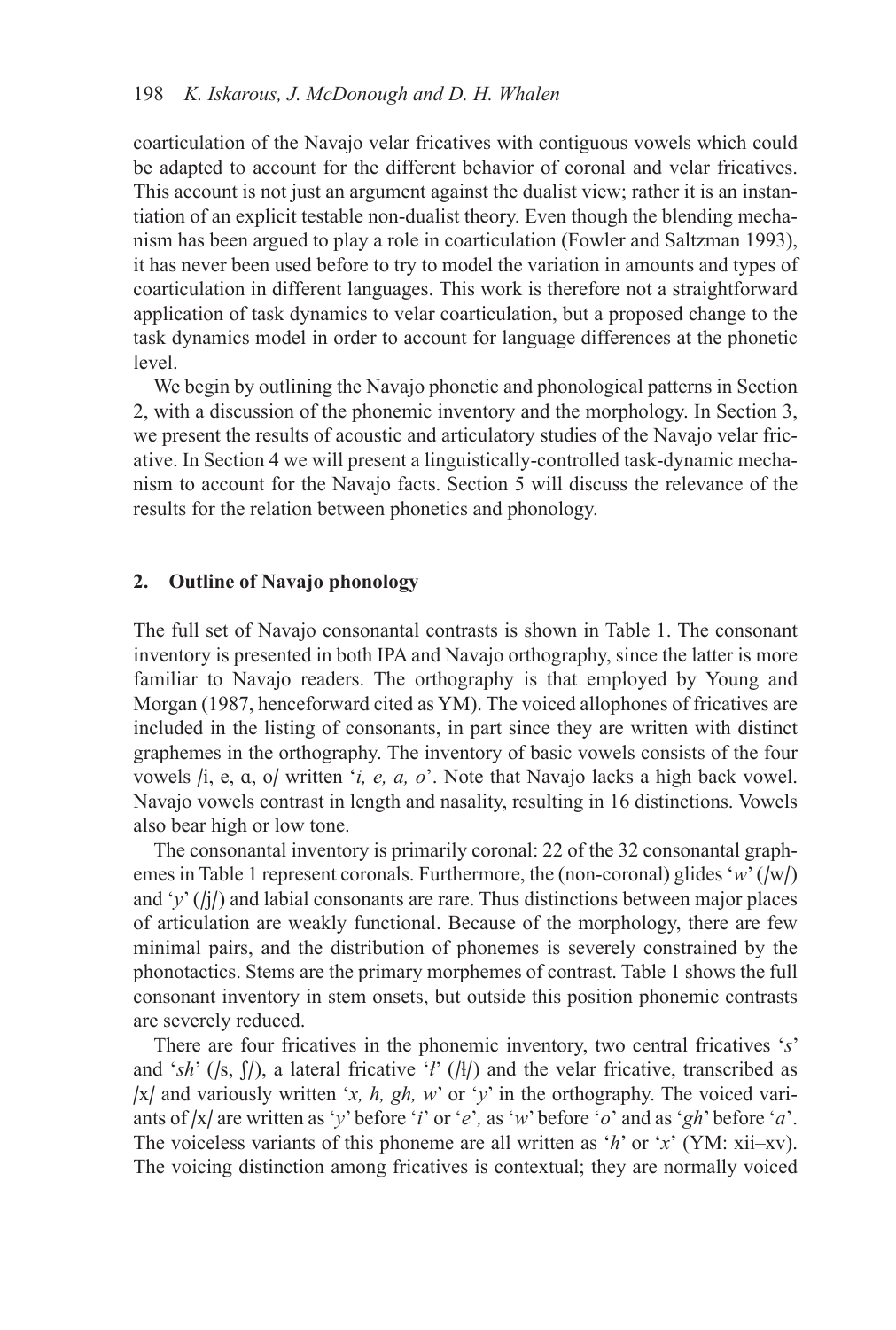intervocalically or after a voiced segment (Sapir and Hoijer 1967; Kari 1976;  $YM$ ).<sup>1</sup>

Examples of the variants of  $|x|$  in Navajo verbs are illustrated in (1) and (2) below. In each case, the consonant in the onset of the final syllable is the fricative phoneme under discussion. In (1) are verb forms with the stem *GHAASH*, /xá: f/ 'to boil, bubble', and in (2) forms with the stem *yEED* /xe:t/ 'to move rapidly, fall stiffly'. The variant of  $|x|$  in each case is shown in phonetic transcription. In (1a) and (1c) are examples of the velar fricative in the variants that occur before the low vowel '*a*' and in (2a) and (2c) the variants that occur before the front vowels '*i*' and '*e*'. These two verb stems, as is characteristic of the stem morphemes in Athabaskan, exhibit aspectual variation expressed in part by a change in vowel quality. In both (1b) and (2b) the stem is realized with a round vowel alternant, allowing the surfacing of the back fricative reflex '*w*'. In (1c) and (2a, b) voiceless alternants of /x/ occur.

- (1) *gháásh*, /xɑ́ / 'to boil, bubble' (YM: g329)2 a. *hanilgháásh* (Imperfective) /xαnıl[ɣ]ά:∫/
	- 'It is brought to a boil' (YM: d413)
	- b. *háánílwosh* (Repetitive) /xά:níl[w]o∫/ 'It is repeatedly brought to a boil'
	- c. *hanishháásh* /xαnı∫[x]ά:∫/ 'I bring it to a boil'
- (2) *yeed* /xet/ 'to move rapidly; to fall stiffly' (YM: g350)
	- a. *ch'íníshyeed* (Imperfective) /t∫'íní∫[ç]e:t/ 'I went running out'
	- b. *yishwoł*  $\int$ is  $\int$ [w]oł $\int$ 'I'm running along'
	- c. *naa'iishheed* /na:?i:ffcle:t/ 'I fell over stiffly'

# **3. Navajo fricatives**

# 3.1. *Acoustic data*

Spectral properties of the fricatives in Navajo were described in McDonough (2003), and more details can be consulted there. The coronal fricatives '*s*, *sh*', and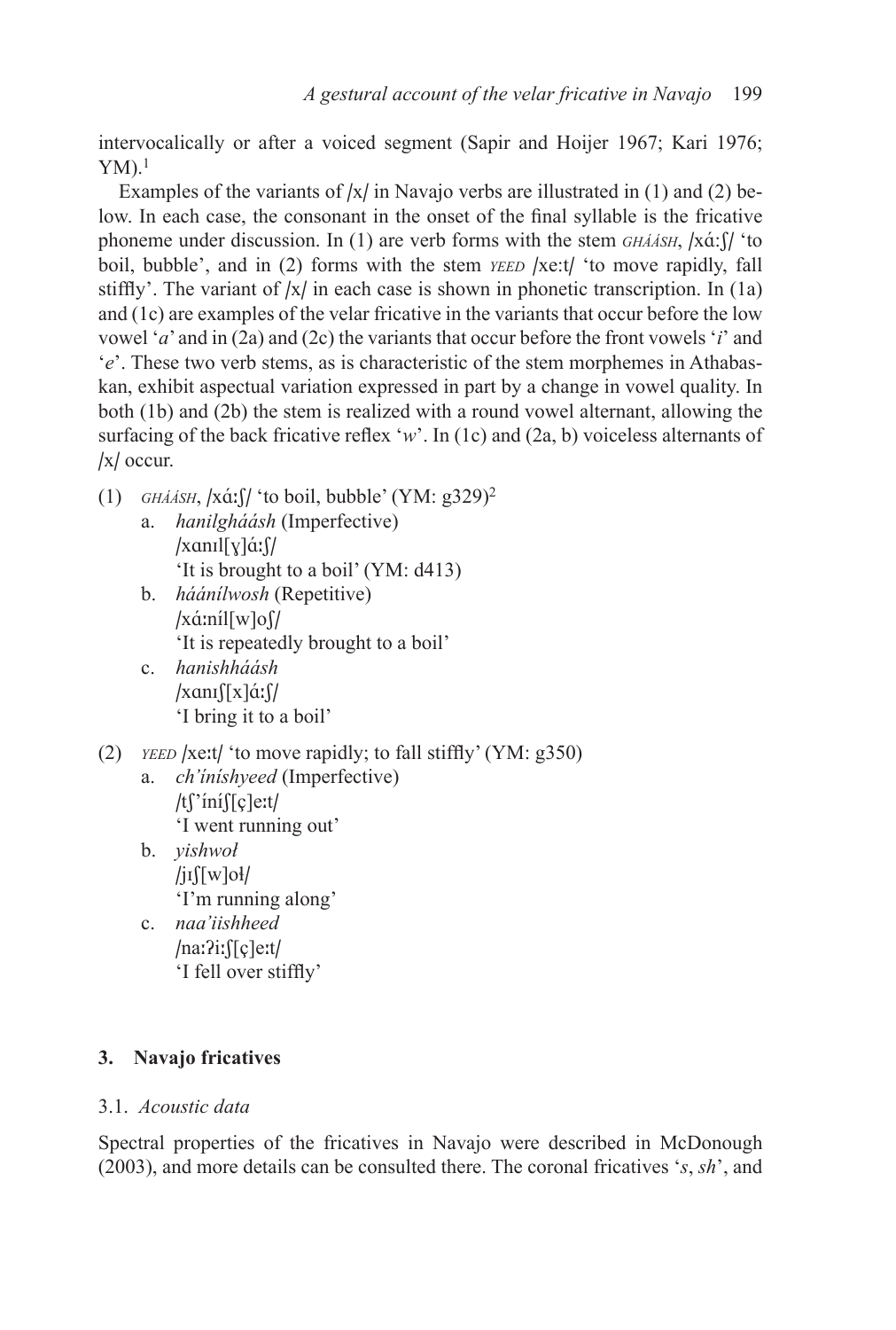

Figure 1. *Spectrograms of three variants of the back fricative in intervocalic position in the onset of noun stems before front, round and low vowels respectively: top to bottom;* bihis *[pɪçɪs] '3SG-POSS-pus',* biwozh *[powoʒ] '3SG-POSS-cactus',* bagháá' *[pɑɰɑ́ʔ] '3SG-POSS-wool'. Note that harmonization of the prefix vowel is sometimes reflected in the orthography.*

'*ł'* ( $/s$ ,  $\binom{1}{s}$ ) are largely consistent in their acoustic pattern across a variety of contexts. As already noted, the velar fricative /x/ shows the variability illustrated in (1) and (2) above. Some of the corresponding acoustic patterns are exemplified in the spectrograms in Figure 1 (from McDonough 2003: 148), which illustrates three variants of /x/, before front, round, and low vowels respectively. These examples are taken from tokens of prefixed noun stems: the '*bi*' [pɪ] prefix is the 3rd singular possessive 'her/his/its'.

The top panel of Figure 1 illustrates a variant of /x/ before the front vowel '*i*' (a voiceless palatal fricative in this case). It shows intense energy in the high frequencies, somewhat similar to the coronal fricative at the end of this word, and without clear formant structure. The middle panel shows a variant before the round vowel '*o*'. This variant is the most approximant-like. Very little frication is apparent in the acoustics of this sound; most of the energy in the spectrum is in the lower formants. The bottom panel illustrates a variant before the low vowel '*a*'. This token does not show such a clear formant structure as the variant before the round vowel, nor the frication seen before the front vowel, so is intermediate between an approximant and fricative (McDonough 2003: 153). In each panel, /x/ is in intervocalic position, normally the voiced position for Navajo fricatives, but only the [w] variant is fully voiced in these tokens.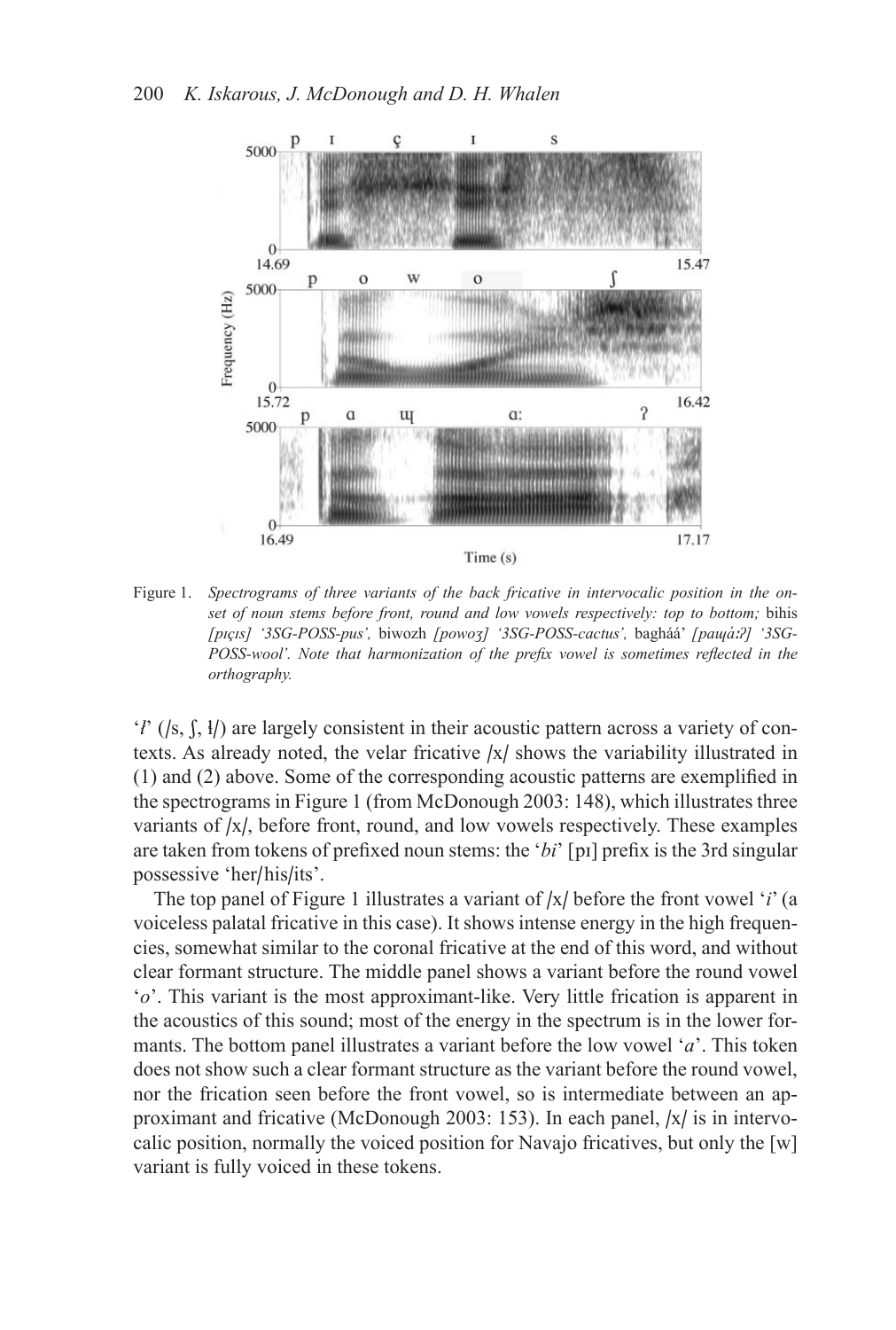We draw two conclusions from the analysis so far. First is that the realization of velar fricatives is highly variable in Navajo stems. Although comparing across consonant classes is problematical, the range of variability of Navajo /x/ appears higher than that reported for velar stops in English (e.g., Dembowski et al. 1998) or in some Australian languages (Butcher and Tabain 2004). The Navajo velar fricative may display more variation in constriction degree as well as in constriction location than velar stops in other languages. Notably, the vowel context has a very significant effect on both constriction location and degree.

#### 3.2. *Articulatory data*

To determine the extent of contextual variation of production of velar fricatives in Navajo, ultrasound imaging was used to track tongue movement for a female native speaker from the Window Rock area as she produced 11 words containing /x/ in three vowel contexts:  $\vert x_i \vert$ ,  $\vert x_0 \vert$ , and  $\vert x_0 \vert$ . The wordlist is given in the Appendix at the end of the paper. Each utterance was repeated at least four times for a total of 54 tokens. The data was collected at Haskins Laboratories on an Aloka SSD-1000 scanner with a hand-held probe. The probe was held by a researcher standing behind the speaker. This position maximized stability of the probe with respect to the speaker's chin without requiring constrictive head restraints. The data was recorded onto a VCR and digitized at 30 frames per second. Tongue edges were extracted using Edgetrak (Li et al. 2005).

The purpose of the articulatory analysis was to determine the variability in the constriction degree (CD) and constriction location (CL) for variants of  $|x|$ . Since it was not possible to unambiguously locate the hard palate in all of the ultrasound frames, numbers that correlate with CD and CL were estimated. This was done by superimposing a polar line (Campbell et al. 2010) extending from the center of the probe and passing through the point of maximum constriction in the frame which showed the maximum movement towards the target in each exemplar of /x/. The angle in degrees of the line was used as an estimate of CL, with 0 indicating a vertical line, and the distance from the origin of the line to the intersection with the edge used as an estimate of CD, with a larger distance indicating a closer CD.

As seen in Figure 2, /x/ is, as expected, highly subject to contextual variation in both constriction location and degree. Instances before /i/ have the closest and most forward constriction; those before /o/ are most open and intermediate in location, while those before /a/ have an intermediate amount of opening and are marginally more posterior than those before the round vowel. The conclusions we draw from the articulatory data reflect that seen in the acoustic patterns; as expected, a large amount of variability was found in the articulation of the back fricative contrast, but this variability is strongly associated with the following vowel context.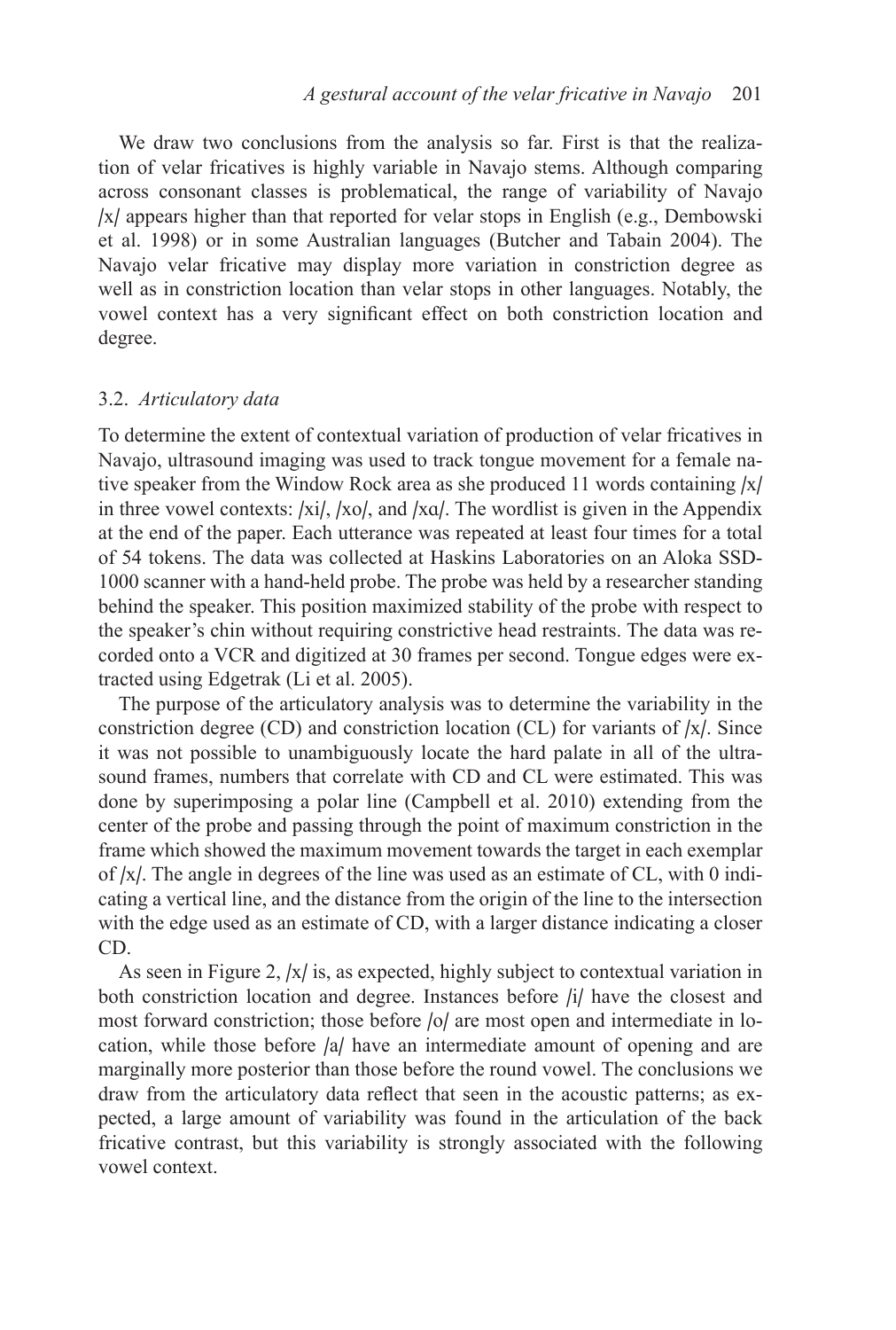

Figure 2. *Constriction Degree (CD) and Constriction Location (CL) estimates from ultrasound data. The central mark is the median, the edges of the boxes are the 25th (Q1) and 75th (Q3) percentiles, and the whiskers indicate one and a half standard deviations. Crosses indicate outliers. These accounted for 7.4% of the data, but all were for CD of |i|. Data is considered to be an outlier if larger than Q3 + 1.5 (Q3 − Q1) or smaller than Q3 − 1.5 (Q3 − Q1).*

#### **4. Task dynamic account**

In the task dynamic model introduced by Saltzman and Munhall (1989), each contrast unit carries a specific target for a constriction location task and a constriction degree task (the stiffness parameter will not be discussed here). The tasks constitute the gestures for the formation and release of constrictions at specified locations (Browman and Goldstein 1989) that are the primitives of Articulatory Phonology. In the model, the abstract constriction location and constriction degree tasks control the movement of the model articulators. For instance, in the Navajo case, velars are predicted to have a defined target for Tongue Body Constriction Location (TBCL) and Tongue Body Constriction Degree (TBCD), which is distinct from those of the three vowels, each of which have their own targets. These targets are defined independently for each of the contrastive units (phonemes) and allow these phonemes to be distinguished from each other. In addition, in the Navajo consonant inventory, /x/ contrasts with the rich set of coronals which are specified for TTCL and TTCD tasks of their own in the anterior tongue tip region. Note that for /x/, we posit a single fricative TBCD target and a single velar target for TBCL. It is crucial for this discussion that this is not a window of targets (cf. Keating 1990), but rather a single inherent specification of the segment.

In the task dynamic model the target parameters specified for a contrastive unit such as  $|x|$  serve as the constant parameters of a dynamical system whose continuous solution in time directs the motion of articulators in the vocal tract (Saltzman and Munhall 1989). The set of constant parameters (constant within a segment) serve as the units of contrast, which upon solving the dynamical equations, yields the continuous evolution in time of the dynamical system for each task (CL or CD) for – in this case – the Tongue Body articulator. In this account, the same target specification that allows the velars to contrast with the coronals also serves the purpose of determining articulator motion through the implementa-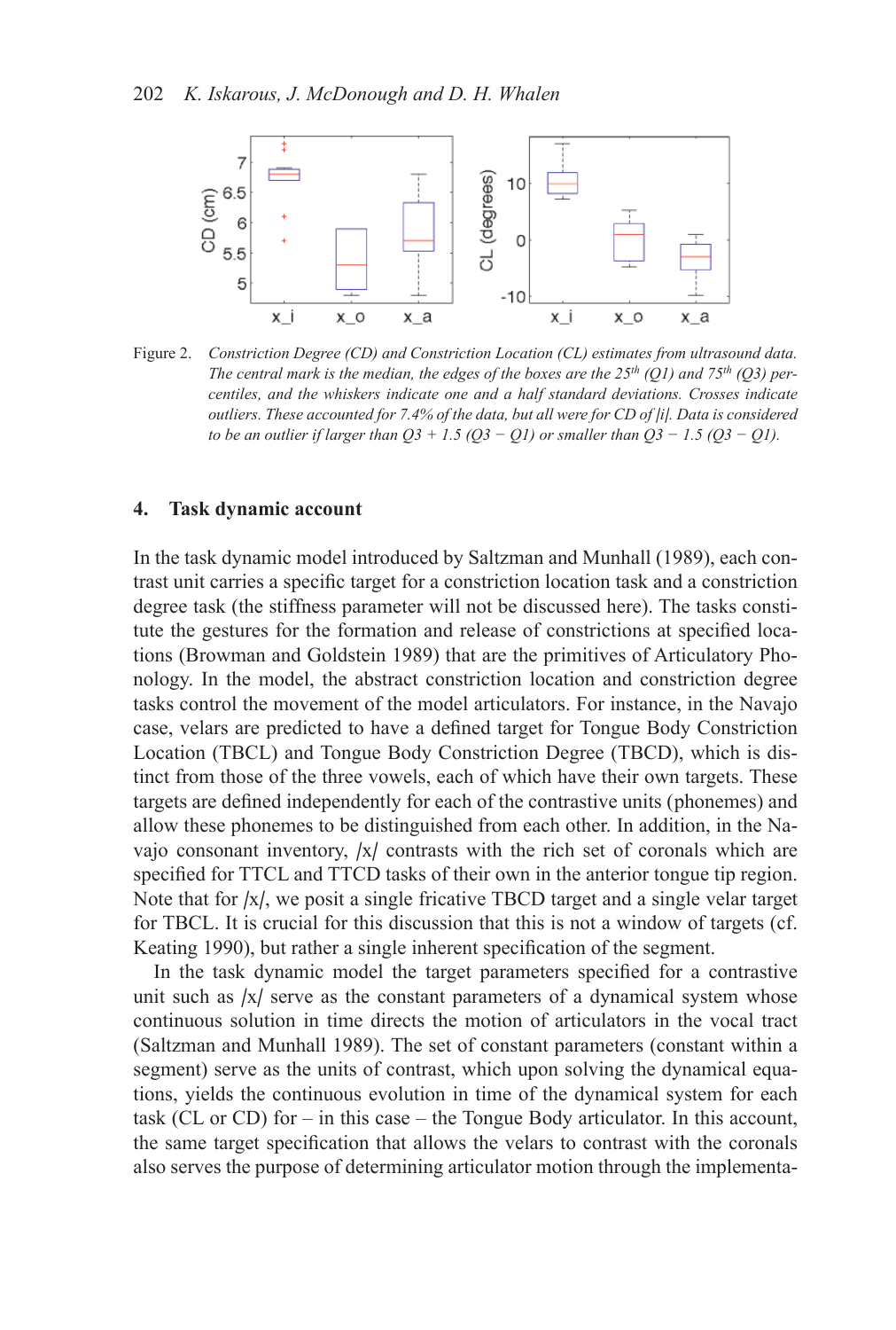tion of the dynamical system. It is due to this that Articulatory Phonology is an account of the phonological contrasts (constant coefficients) and articulator motion (solutions to a dynamical equation, whose coefficients are the contrastive parameters).

In this model, however, the units of contrast are not sequenced as a string of items. They are allowed to be transmitted in parallel, or overlapped. When the two target gestures for two different segments, like  $|x|$  and the front vowel  $|i|$ , overlap, they simultaneously influence the vocal tract shape by jointly determining the target for the task that is active for the two contrastive units. This is a process termed *blending*. In addition to their articulatory CL and CD parameters, a number *α* specifies the strength of each of the co-active contrastive units. The unit with a larger *α*  value has a greater effect on the model articulators' movement towards the task target during the time that the tasks for both units are simultaneously active. For instance, if the consonant's TBCL is assigned a large  $\alpha$  and the vowel's is assigned a small  $\alpha$ , the blending process will favor the target of the consonant, whereas if the consonant and vowel are assigned the same  $\alpha$ , the target for TBCL will be the average of the two targets. The blending mechanism therefore allows for the prediction of variability at the level of articulator motion despite the invariant contrastive target sets. Different tasks contrast by having different targets, but the mechanisms of blending and overlap mean that the same target specification can result in variable articulator movements. One example provided by Saltzman and Munhall (1989) is of velar to vowel coarticulation in English. The data show that the locations of the constrictions of the vowel and an adjacent velar consonant mutually influence each other, while the constriction degrees that are produced are close to their canonical values. This is accomplished in the model in the following way: the TBCL target for the vowel and the consonant are averaged by setting  $\alpha$  to be the same for the TBCL of the vowel and of the consonant. However, *α* for the TBCD of the consonant is set to be high, while the TBCD for the vowel is given a low *α* value. The result is what is expected in English (e.g., Öhman 1966): the vowel influences the location of the constriction for the velar, but not the degree of constriction. The stop remains a stop.

In this work we propose that the blending parameter is language-specific. Saltzman and Munhall (1989) and the discussion of blending by Fowler and Saltzman (1993) do not raise the possibility that blending is language-specific. But work on language variation within the Articulatory Phonology framework (Browman and Goldstein 1991) has proposed that gestural timing and the task parameters themselves are the aspects that could differentiate one language from another.

The values for  $\alpha$  chosen to fit the English data have not been further tested on other languages. This implies a hypothesis about the uniformity of coarticulation, whose adequacy can be tested by asking if alternative values for *α* for velar coarticulation yield the facts for other contexts or other languages. Such a test requires us to generate the factorial typology of velar-vowel blending and to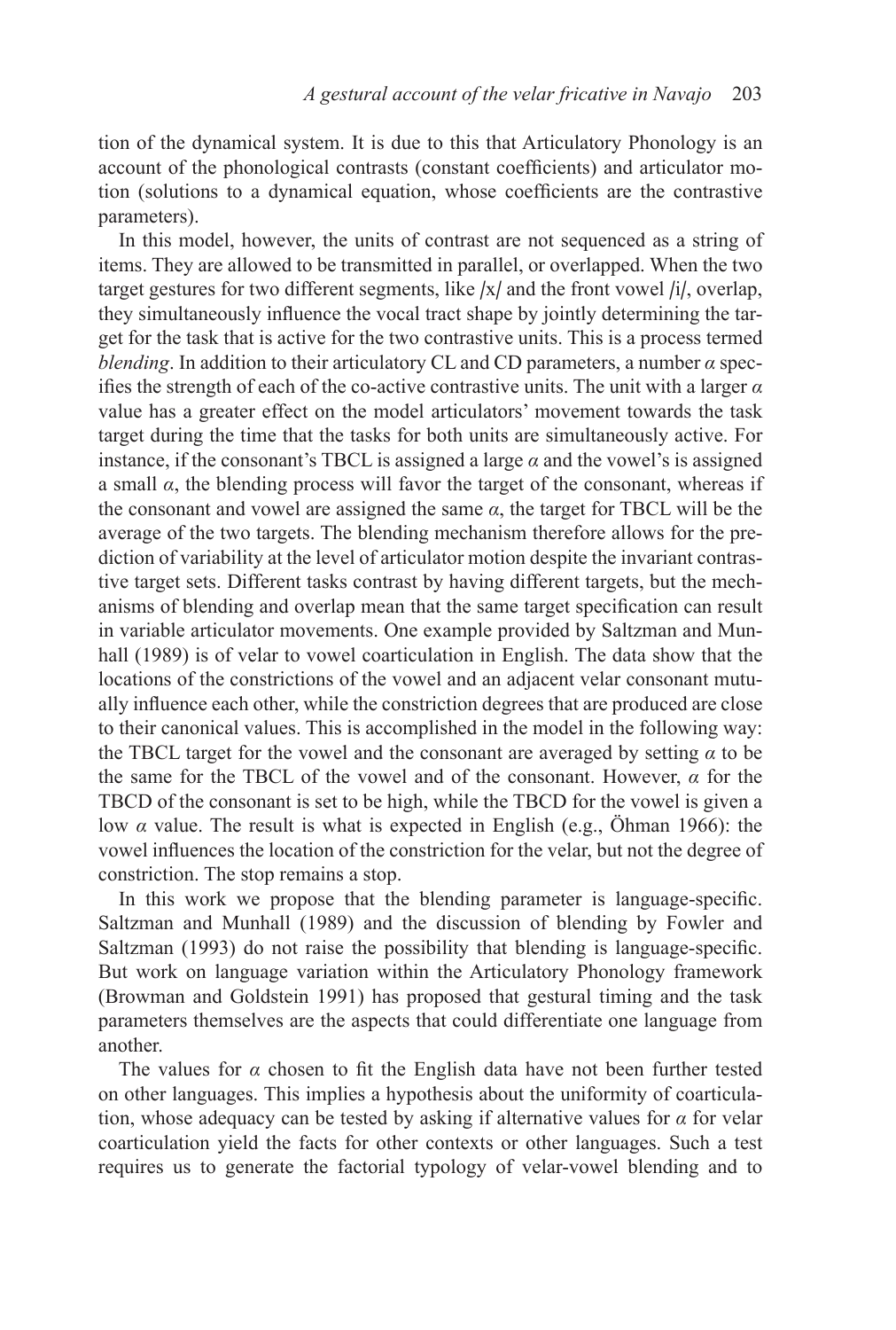

Figure 3. *TADA simulations for a) CL-only coarticulation, b) CD-only coarticulation, and c) CD & CL coarticulation.*

determine whether different languages make use of a typology parameterized by the dynamics of blending. Therefore, we performed simulations using the TADA (Task Dynamics Application) toolkit (Nam et al. 2004) to generate this typology. These simulations allow us to predict the shape of the vocal tract when the equations of task dynamics are solved with particular contrastive units and their gestural scores and blending values as input. The hypothesis being tested is that Na-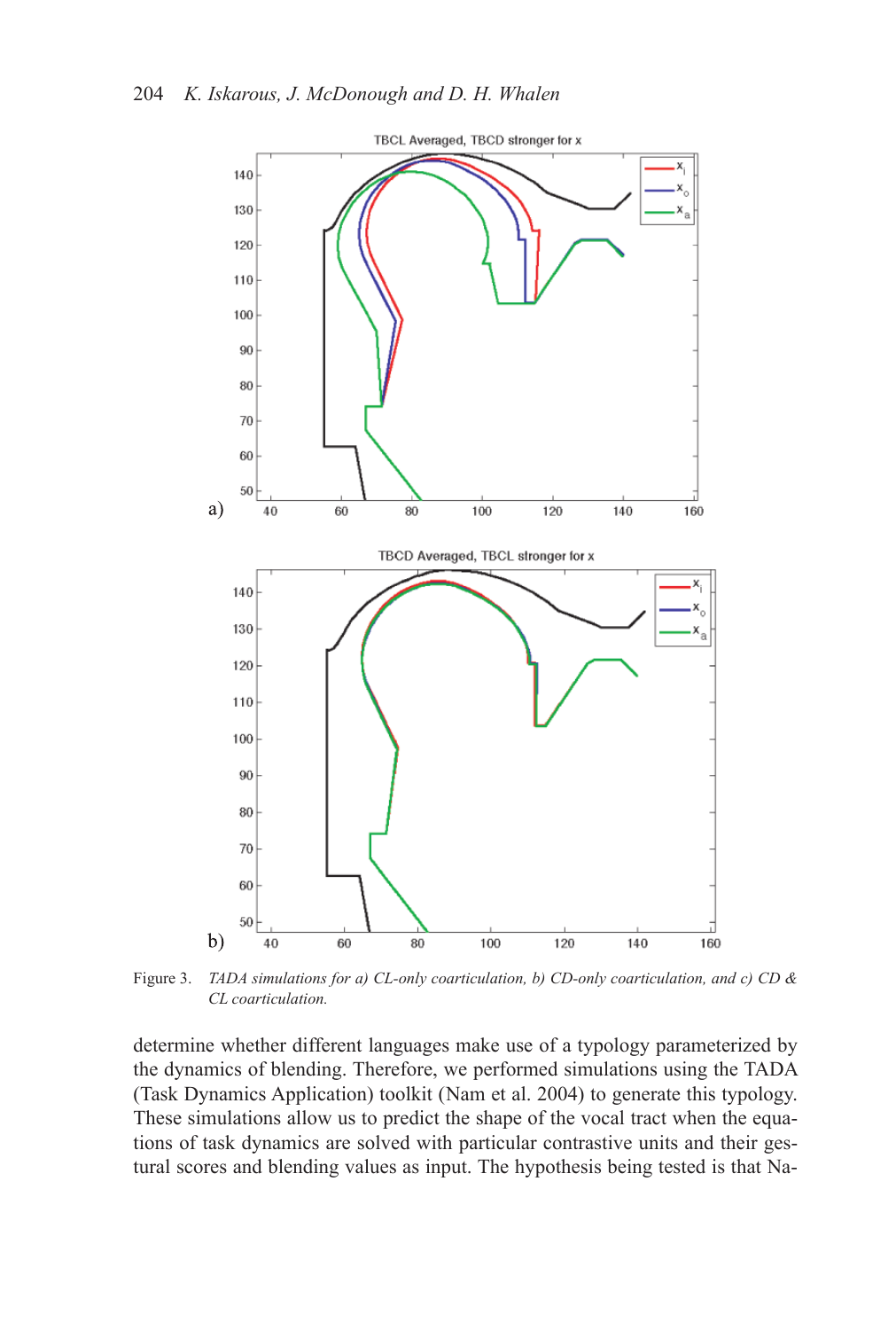

Figure 3 *(Continued)*

vajo velar–vowel coarticulation is obtained by a different setting of the parameters than those used for English. To test this hypothesis we generated gestural scores for the three possible settings: 1) TBCL targets for consonant and vowel averaged (i.e.,  $\alpha$  is set the same for consonant and vowel) and TBCD is strongest for consonant (*α* larger for consonant); 2) TBCL target is strongest for consonant and TBCD is averaged; 3) Both TBCD and TBCL are averaged. Our hypothesis, based on the fact that vowel context affects both CL and CD, is that Navajo adopts the third strategy, averaging of both TBCL and TBCD targets.

Figure 3 shows simulation outputs for /x/ before /i/, /o/, and /a/ under three conditions. In Figure 3a TBCL  $\alpha$  is the same for the vowel and the consonant but TBCD  $\alpha$  is stronger for the consonant; In Figure 3b TBCL  $\alpha$  for the consonant is high, but TBCD target is averaged; In Figure 3c both TBCD and TBCL targets are averaged. The targets for the consonants and the vowels and the amount of overlap are held constant in all of the simulations. That is, the same velar contrast parameters are used for all three cases: what varies is the relative strength of the parameters for the consonant with respect to their values for the following vowel. /a/ and /o/ were given the same TBCD in the three simulations, and no attempt was made to control the lips for /o/, since we did not measure lip motion to check against the model.

In the first case we see that coarticulation averages the TBCL targets of the vowel and consonant, but the TBCD target is determined by the consonant. This is the English-like case, except that the consonant is a fricative, not a stop. In the second case the TBCL target is determined by the consonant only, but the TBCD target is co-determined by the vowel and consonant. This is the case for languages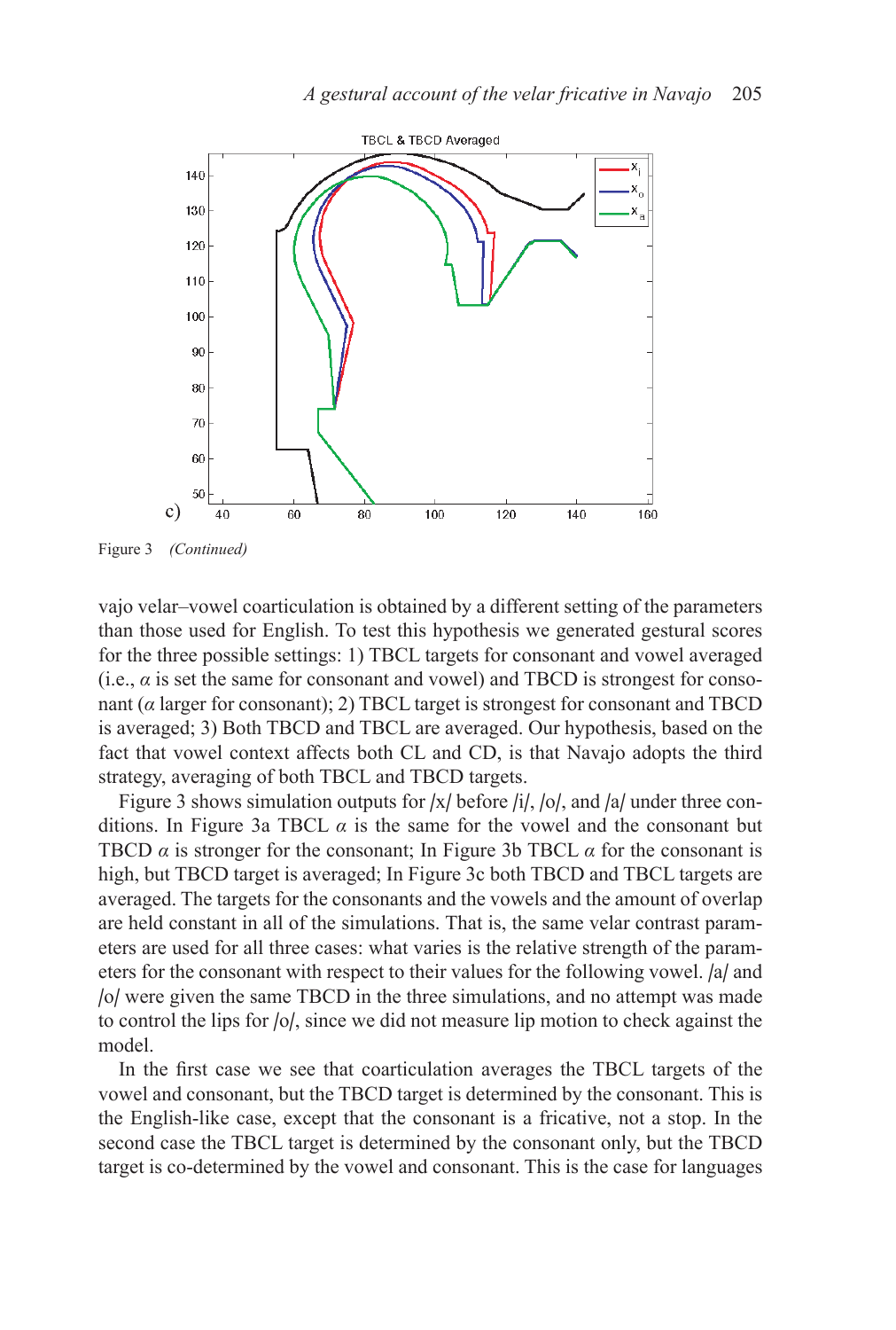with velar spirantization; that is  $|q| \rightarrow |q|$ , when the CD of the vowel has a marked effect on the CD of the consonant. In the third case, both TBCL and TBCD targets are averaged. We argue that this is the case for Navajo /x/, with its wide variability. Moreover, the simulation in Figure 3c predicts the pattern of CD and CL found in the data in Figure 2: /o/ forces the intermediate location and widest constriction on the velar unit. For the /a/ context, the CD seems to be underestimated in the model, but that is probably due to the shape of the hard structures assumed, which likely underestimate the extent to which the uvular area is enlarged when the velum is high. Figures 3a and 3c both show high levels of variation between vowel contexts, but it can be seen that case 3c is more predictive of the Navajo case, since it involves CD variability as illustrated in Figures 1 and 2. Therefore, the TADA typology of blending allows us to model possible CD and CL variations in different velar segments as required by English and Navajo. We call this classification a typology, since it presents a linguistically parameterizable dynamical principle that posits the similarities (principle) and differences (particular parameters) between languages.

In the simulations presented here, "stronger" means setting  $\alpha$  for the stronger unit to be 10 times that for the weaker one. Our initial settings may involve larger differences than would be found with more direct measures of spoken language. However, experience with other parameters, such as gesture phasing, has been that only two or three values out of the infinite range that is theoretically available are in fact used. It may, for instance, be that the case of dorsal coarticulation in Australian languages will require one more magnitude of *α* to be used (Butcher and Tabain 2004). We also predict that related languages would vary in the strength of the vowel, resulting in differing (lesser) kinds of coarticulatory influence of the vowel on the fricative. Evidence of this sort is available. In the McDonough and Wood (2008) study of stop contrasts in seven Athabaskan languages, the stop releases were unusually long and patterned with affricates and ejectives; indeed,  $/t<sup>h</sup>/t$ and  $/k<sup>h</sup>/$  were affricates  $[tx, kx]$ , with velar fricative releases. However, their study noted that the 'heaviness' of the frication in the release varied. In Tli Cho (Dogrib), for instance, the velar releases and velar fricatives were heavily fricated and showed little coarticulatory influence from the following vowel, more or less the opposite of Navajo. However for the most part, Athabaskan languages exhibit some degree of the coarticulation phenomena we find in Navajo (vowel coarticulation with the velars).

#### **5. Discussion and conclusion**

Navajo velar fricatives in the stem-initial position (the single position in the word where they occur) exhibit a great deal of coarticulatory influence from the vowel. Specifically, both CD and CL are affected, with /i/ having the least effect on CD and /o/ having the greatest effect. Here, we showed that the task-dynamic mecha-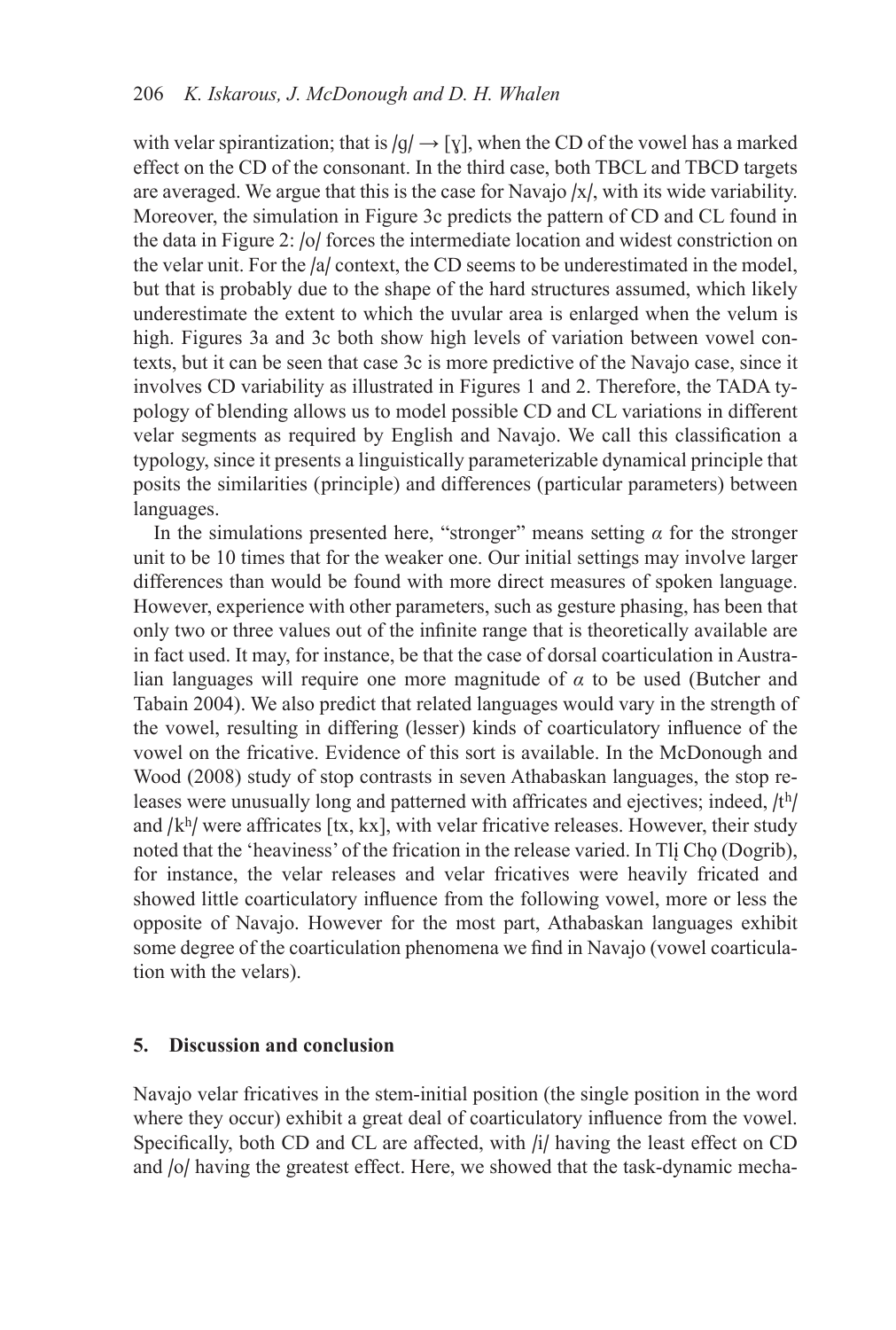nism of blending can predict the pattern of variability seen in Navajo. The Navajo case is a counterexample to the assertion that a language will limit the amount of coarticulation in the strong position (Steriade 1994) – coarticulatory variability is quite extensive for Navajo /x/ in this position.

The task-dynamic account is able to specify the contrast between the back fricatives and the front fricatives by the former having TBCD and TBCL targets, while the latter have TTCL and TTCD targets. The blending mechanism allows languages to combine their contrastive units in different ways, and varying the strength of the blending parameter predicts three ways in which languages can combine consonants and vowels. For velar coarticulation, it seems that all three types of patterns exist. The first pattern, used in languages like English, is where the location but not the degree of the resulting constriction is determined jointly by the vowel and the consonant. The second pattern is used in spirantization languages like Spanish, where CD is co-determined by the vowel, and the third by languages like Navajo, where both the location and degree of the resulting constriction are determined by the gestures for the vowel and the consonant. In future work, we intend to perform perceptual tests on native speakers of languages in different parts of the typology to examine whether speakers are aware when blending parameters have become less appropriate for this language. This would further the claim that blending is indeed a language-specific mechanism.

The mechanism of blending, which is proposed in this work as an important way in which languages differ, does not impose a window of variability through which interpolation can occur. For the simulations in Figure 3, the contrasts across the simulations are the same and given as single targets, not windows of targets (Keating 1990). Rather, a range of variation *emerges* in the output as a result of a complex interaction between the blending strength, the passive vocal tract constraints of the anatomy of the vocal tract, and active articulator motion. This is therefore a different type of mechanism than the window mechanism. The advantage of the blending approach is that the windows of variability emerge from the invariant gestural specifications, rather than having to be specified explicitly.

The implication of this account for the interface between phonology and phonetics is that it provides a constrained framework where the same parameters serve the purpose of contrast and determining phonetic variability through blending. In this theory there is no assumption of a translation from a cognitive to a physical level. Traditionally it was thought that a phonemic representation is an expression of entities in the cognitive domain, while phonetic units are defined in the physical domain (e.g., Pierrehumbert 1990). The notation we have used, expressing each word in a phonemic and phonetic IPA transcription, is not meant as an endorsement of this underlying philosophy. In this paper, we have relied on, and extended, a dynamic view of phonetics and phonology in which they are highly interlocked aspects of a single representation: 1) The phonological IPA transcription lists the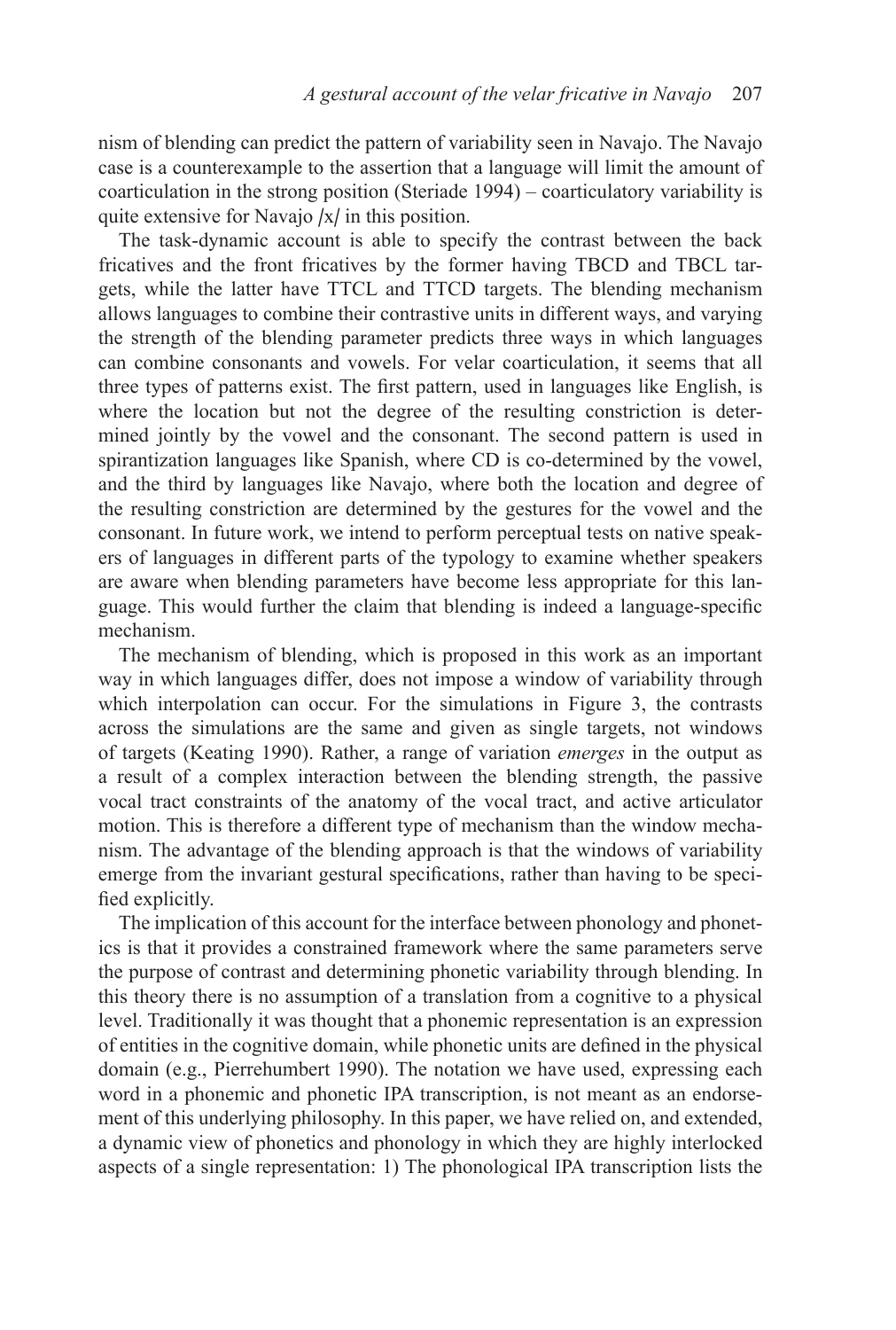assumed targets for the task variables, which are coefficients of a set of dynamical equations; 2) The phonetic IPA transcription is a broad representation of the articulatory-acoustic solutions to that same set of equations, assuming a blending parameter setting within the equation. In this framework, phonetics and phonology are not two different representations, but specifications of different aspects of one dynamical system.

# **Acknowledgements**

This work was supported by NIH-DCD grant 02717 to Haskins Laboratories.

# **Appendix**

Word list used in the ultrasound experiment. (This is a subset of the list used in McDonough 2003, compiled with the assistance of Martha Austin of Diné College, Shiprock, NM).

| Navajo Orthography    | <b>IPA</b>           | Gloss                                       | $#$ Repetitions |
|-----------------------|----------------------|---------------------------------------------|-----------------|
| bihis                 | <b>pixis</b>         | (3 <sup>rd</sup> pers poss) pus             | 4               |
| his                   | <b>XIS</b>           | pus                                         | 4               |
| ha'nishheed           | xa?nı fxe:t          | to start to limp, be lame                   | 6               |
| biveel                | pixe:1               | $(3rd$ pers poss) fee for services          | 5               |
| 'aniishháásh          | Panifxá:f            | to administer heat treatment<br>using steam | 4               |
| nima hozdoohdi bighan | nima xozto:hti pixan | Your mother lives in Phoenix                | 5               |
| baghaa'               | paxa:?               | $(3rd pers poss)$ wool                      | 4               |
| gháá'ask'idii         | xã:?ask'īti          | camel                                       |                 |
| yishwol               | $i$ [xoł             | to be running along (1 actor)               | 6               |
| hosh                  | $x \circ$            | thorn, cactus                               |                 |
| bowozh                | pixof                | $(3rd$ pers poss) thorns                    | 6               |

Correspondence e-mail address: kiskarou@usc.edu

# **Notes**

- 1. The phonology of fricative voicing in Navajo has received considerable attention (Holton 2001; Kari 1976; McDonough 1990, 2003; Young and Morgan 1987; Young 2000). For the present, we will assume a voicing/lenition process that normally imparts to the stem-initial fricative the voicing of the preceding segment, but this explanation is incomplete.
- 2. The grammar and dictionary parts of Young and Morgan (1987) are separately paginated; examples taken from this work are cited with page numbers preceded by 'g' or 'd' for 'grammar' or 'dictionary' respectively.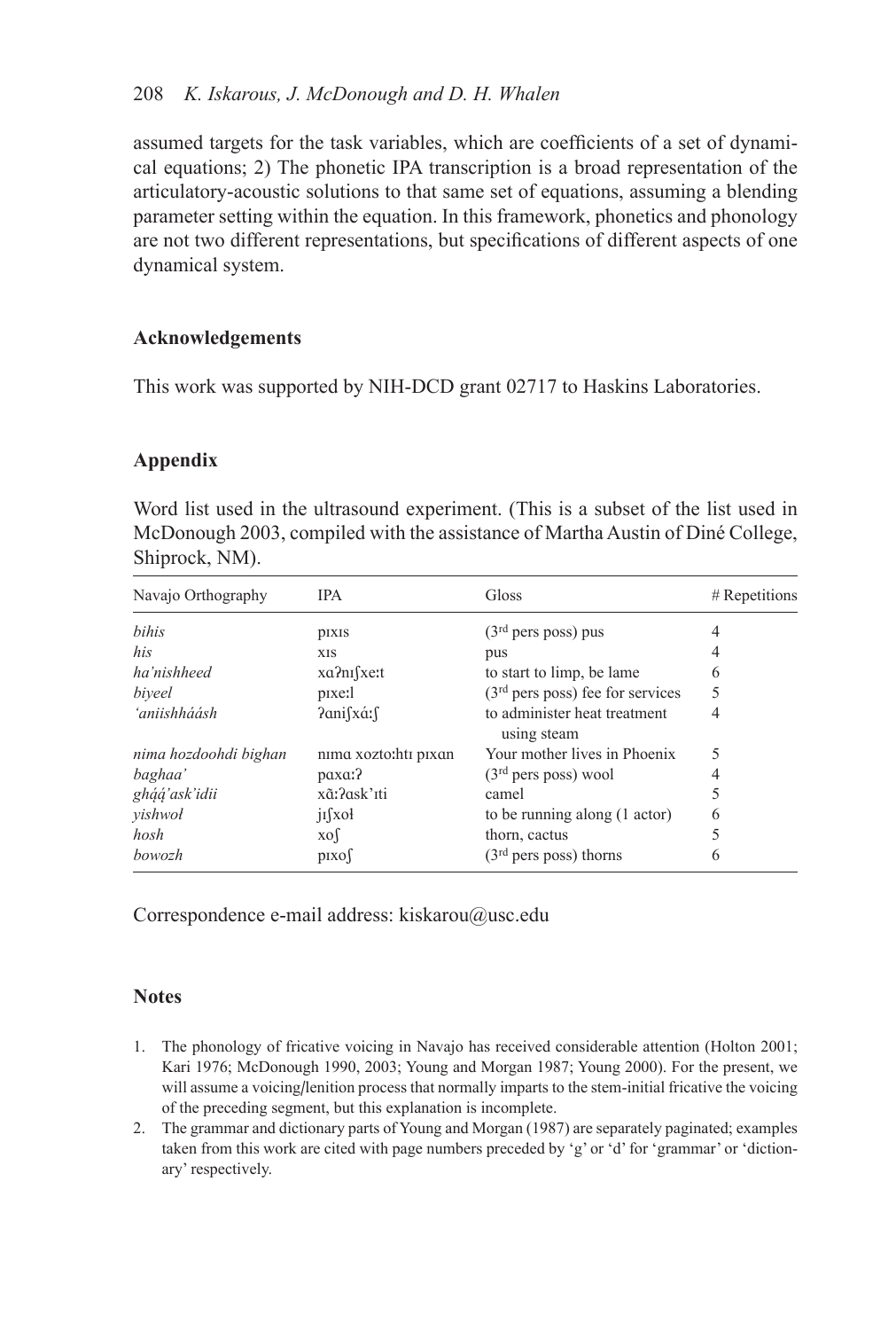### **References**

- Bradlow, Ann. 1995. A comparative acoustic study of English and Spanish vowels. *Journal of the Acoustical Society of America* 97. 1916 –1924.
- Browman, Catherine & Louis Goldstein. 1989. Articulatory gestures as phonological units. *Phonology* 6(2). 201–251.
- Browman, Catherine & Louis Goldstein. 1991. Gestural structures: Distinctiveness, phonological processes, and historical change. In Ignatius Mattingly & Michael Studdert-Kennedy (eds.), *Modularity and the motor theory of speech perception: Proceedings of a conference to honor Alvin M. Liberman*, 313–338. Hillsdale, NJ: Lawrence Erlbaum Associates.
- Butcher, Andy & Marija Tabain. 2004. On the back of the tongue: Dorsal sounds in Australian languages. *Phonetica* 61. 22–52.
- Campbell, Fiona, Bryan Gick, Ian Wilson & Eric Vatikiotis-Bateson. 2010. Spatial and temporal properties of gestures in North American English /r/. *Language and Speech* 53(1). 49– 69.
- Dembowski, James, Mary Lindstrom & John Westbury. 1998. Articulator point variability in the production of stop consonants. In Michael P. Cannito, Kathryn M. Yorkston & David R. Beukelman (eds.), *Neuromotor speech disorders: Nature, assessment, and management*, 27– 46. Baltimore: Paul H. Brookes.
- Fowler, Carol & Elliot Saltzman. 1993. Coordination and coarticulation in speech production. *Language and Speech* 36(2–3)*.* 171–195.
- Holton, Gary. 2001. Fortis and lenis fricatives in Tanacross Athapaskan. *International Journal of American Linguistics* 67(4). 396-414.
- Jones, Daniel. 1940. An outline of English phonetics, 6<sup>th</sup> edn. New York: E. P. Dutton.
- Kari, James. 1976. *Navajo verb prefix phonology*. New York: Garland.
- Keating, Patricia. 1985. Universal phonetics and the organization of grammars. In Victoria A. Fromkin (ed.), *Phonetic linguistics: Essays in honor of Peter Ladefoged*, 115–132*.* New York: Academic Press.
- Keating, Patricia. 1990. The window model of coarticulation: Articulatory evidence. In John Kingston & Mary Beckman (eds.), *Papers in laboratory phonology I: Between the grammar and physics of*  speech, 451–470. Cambridge: Cambridge University Press.
- Li, Min, Chandra Kambhamettu & Maureen Stone. 2005. Automatic contour tracking in ultrasound images. *Clinical Linguistics and Phonetics* 19(6 –7). 545–554.
- Manuel, Sharon. 1990. The role of contrast in limiting vowel-to-vowel coarticulation in different languages. *Journal of the Acoustical Society of America* 88. 1286 –1298.
- Manuel, Sharon. 1999. Cross-language studies: Relating language-particular coarticulation patterns to other language-particular facts. In William Hardcastle & Nigel Hewlett (eds.), *Coarticulation: Theory, data and techniques*, 179–198. Cambridge: Cambridge University Press.
- McDonough, Joyce. 1990. *Topics in the phonology and morphology of Navajo verbs.* Amherst, MA: University of Massachusetts dissertation. http://scholarworks.umass.edu/dissertations/AAI9110184 (accessed 20 December 2011).
- McDonough, Joyce. 2003. *The Navajo sound system*. Dordrecht: Kluwer Academic Publishers.
- McDonough, Joyce & Valerie Wood. 2008. The stop contrasts of the Athabaskan languages. *Journal of Phonetics* 36(3)*.* 427– 449.
- Nam, Hosung, Louis Goldstein, Elliot Saltzman & Dani Byrd. 2004. TADA: An enhanced, portable Task Dynamics model in MATLAB. *Journal of the Acoustical Society of America* 115. 2430.
- Öhman, Sven. 1966. Coarticulation in VCV sequences: Spectrographic measurements. *Journal of the Acoustical Society of America* 39. 151–168.
- Pierrehumbert, Janet. 1990. Phonological and phonetic representation. *Journal of Phonetics* 18. 375– 394.
- Pierrehumbert, Janet, Mary Beckman & D. Robert Ladd. 2000. Conceptual foundations of phonology as a laboratory science. In Noel Burton-Roberts, Philip Carr & Gerard J. Docherty (eds.),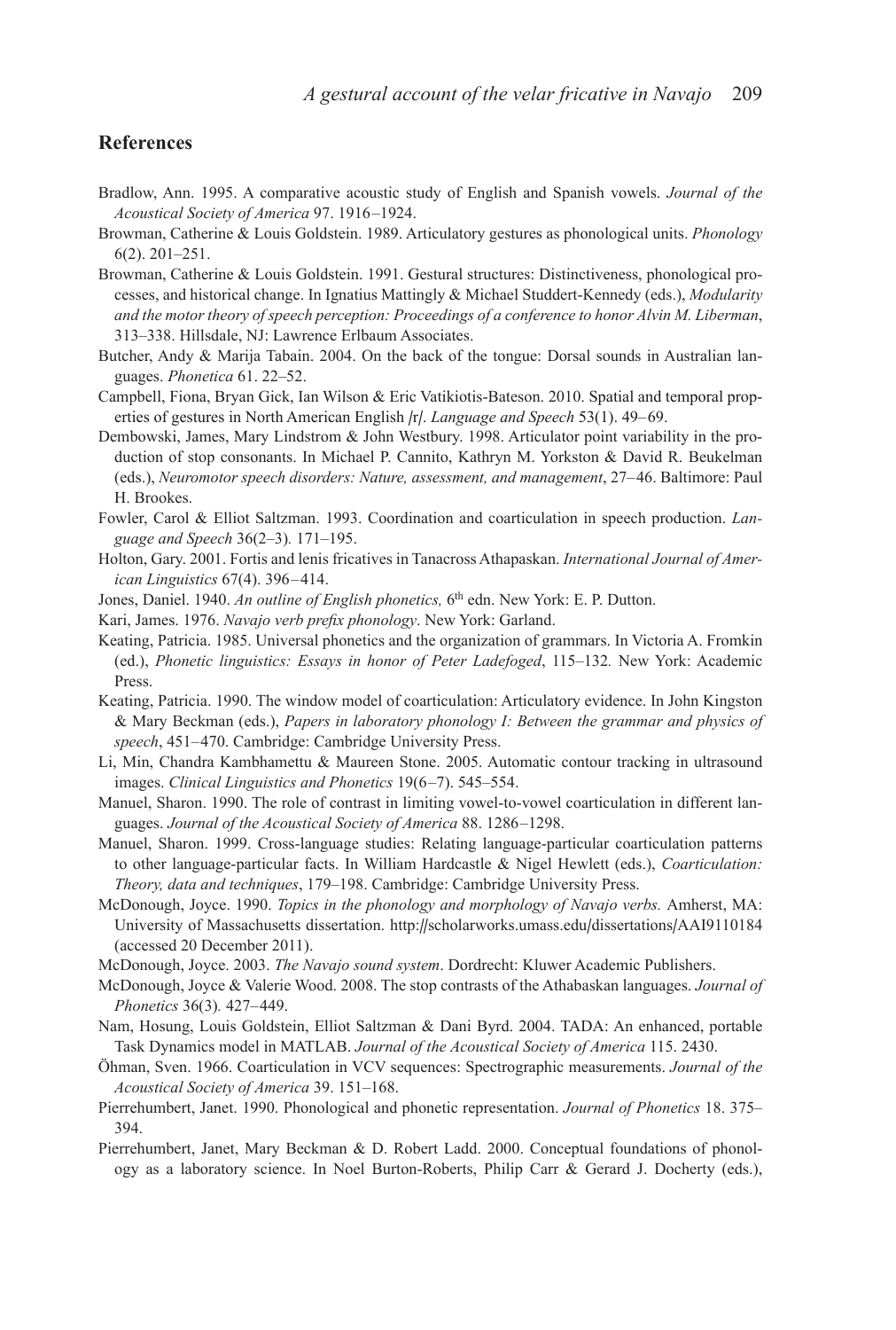*Phonological knowledge: Conceptual and empirical issues*, 273–304. Oxford: Oxford University Press.

- Sapir, Edward & Harry Hoijer. 1967. *The phonology and morphology of the Navaho language*. Berkeley: University of California Press.
- Saltzman, Elliot & Kevin Munhall. 1989. A dynamical approach to gestural patterning in speech production. *Ecological Psychology* 1. 333–382.
- Steriade, Donca. 1994. Positional neutralization and the expression of contrast. Unpublished manuscript. University of California, Los Angeles.
- Whalen, Douglas H. 1990. Coarticulation is largely planned. *Journal of Phonetics* 18. 3–35.
- Young, Robert. 2000. *The Navajo verb system: An overview*. Albuquerque: University of New Mexico Press.
- Young, Robert & William Morgan. 1987. *The Navajo language: A grammar and colloquial dictionary*, 2nd edn. Albuquerque: University of New Mexico Press.